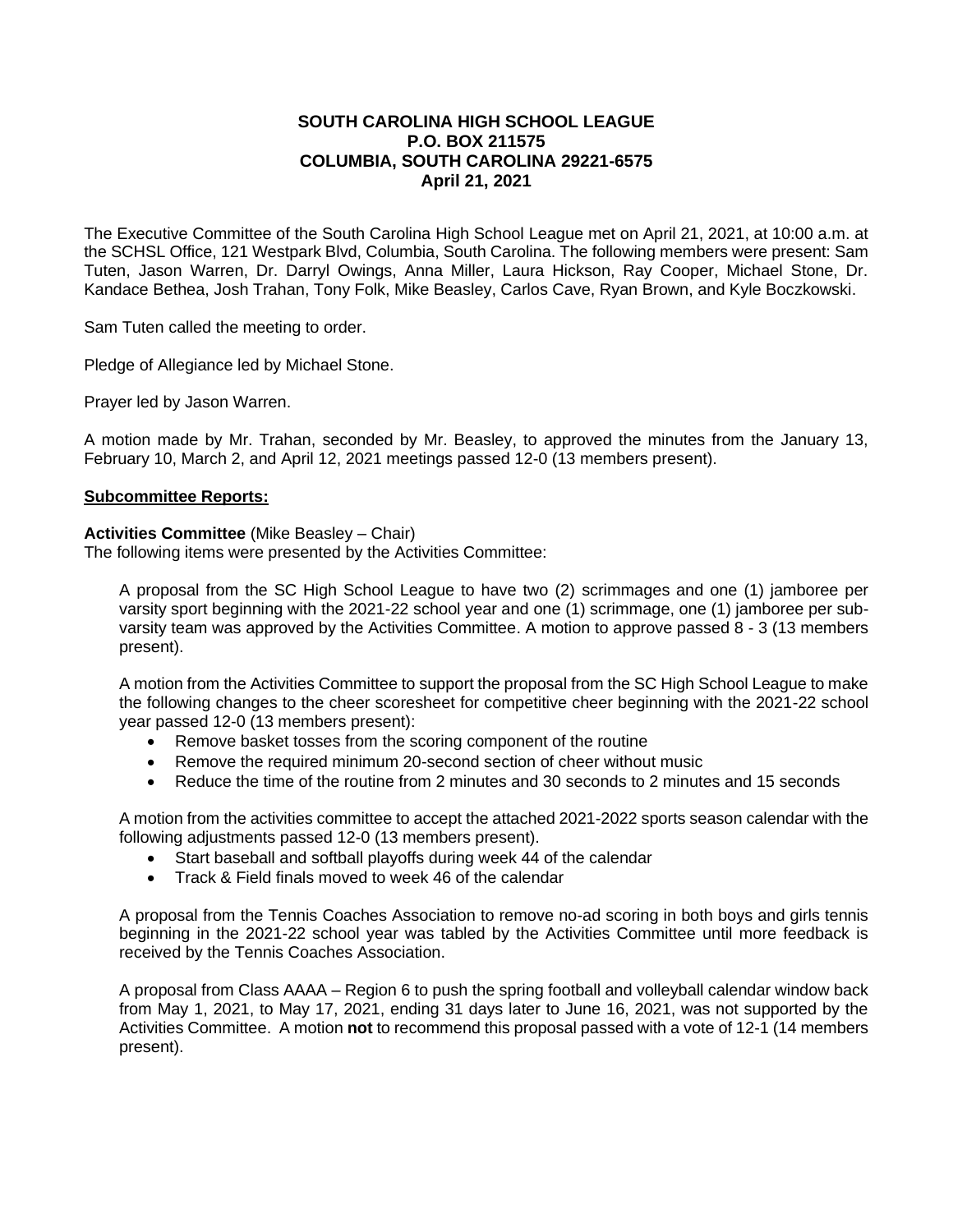A motion from the Activities Committee in support of the proposal from the SC High School League to make the following change for Volleyball beginning with the 2021-22 season passed 13-0 (14 members present):

• Teams shall occupy the bench located on the side of the net adjacent to their playing area throughout the match unless a clear and distinct advantage is gained by staying on the same side. The official will determine this before the match.

A proposal from the SCTCCCA that the League permanently adopts the cross country qualifying methods that were used for the 2020 season, amending this to allow all teams in the state to attend the one site qualifier, and taking the top 8 teams from each race with 16 total teams for the state championship. The motion, supported by the Activities Committee passed 13-0 (14 members present).

A proposal from the SCTCCCA that the League amends the qualifying process for post-season competition in track and field to include expanding the state championships beginning with the 2021-22 season. The motion, supported by the Activities Committee passed 13-0 (14 members present).

A proposal from the SC High School League to expand the championship dates for football, basketball, volleyball, and soccer beginning with the 2021-22 school year (see attached calendar). This proposal was supported by the Activities Committee. A motion made by Mr. Stone, seconded by Mr. Beasley to accept the championship calendar and adding that for the football championship, the Committee should randomly pick the classification that will play on Thursday, moving in a forward direction with the next classification playing on Saturday at 5:00 pm passed 12-1 (14 members present). Class AAAA was selected from the hat and will play the first Game held on Thursday, December 2, 2021, at 7:00 pm. The football schedule will be as follows for 2021-2022:

Thursday, December 2, 2021, 7:00 pm – Class AAAA Friday, December 3, 2021, 2:00 pm – Class AAA Friday, December 3, 2021, 7:00 pm – Class AA Saturday, December 4, 2021, 12:00 pm – Class A Saturday, December 4, 2021, 5:00 pm – Class AAAAA

### **Personnel & Finance Committee** (Jason Warren - Chair)

A motion, supported by the Personnel & Finance Committee, to approve the SC High School League 2021-22 budget passed 12-0 (13 members present).

A motion, supported by the Personnel & Finance Committee, to standardized the booking fee for competitive cheer to \$50.00 passed 12-0 (13 members present).

A motion, supported by the Personnel & Finance Committee, to separate the contests at the finals in selected sports with each being a separate event requiring an entry ticket passed 12-0 (13 members present).

A proposal to sell HSL passes to officials was not supported by the Personnel & Finance Committee. No action was taken.

A proposal to standardized officials' fees for playoffs was not supported by the Personnel & Finance Committee. No action was taken.

A proposal to reimburse costs for Executive Committee members attending the NFHS Summer Conference in Orlando held June 28 - July 2, 2021, up to \$2,100.00 total or \$420.00 per day was supported by the Personnel & Finance Committee. A motion to approve passed 11-0 (12 members present).